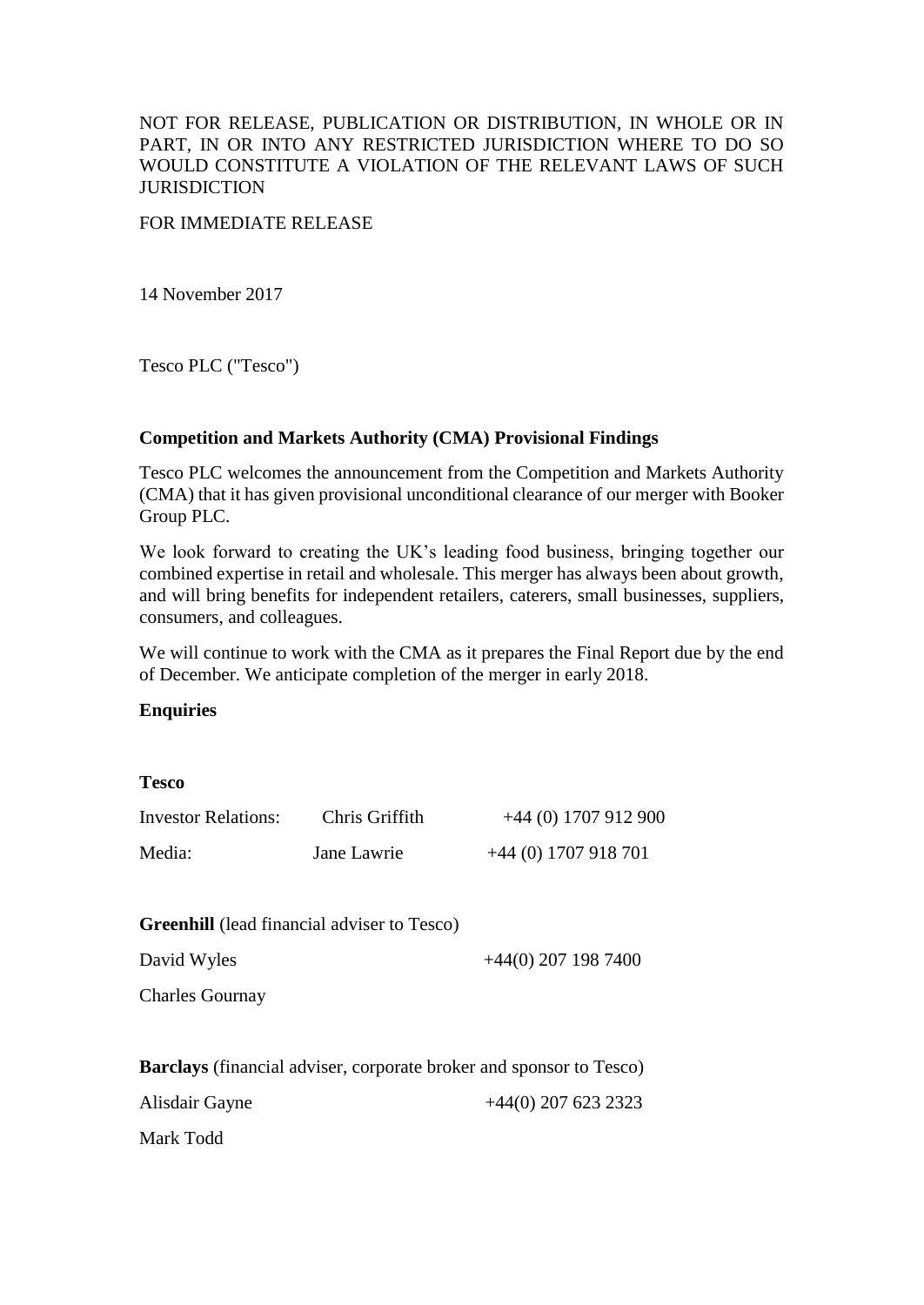**Citi** (financial adviser and corporate broker to Tesco)

Andrew Seaton +44(0) 207 500 5000

Ed McBride

**Teneo Blue Rubicon** (public relations adviser to Tesco)

Philip Gawith  $+44(0)$  207 420 3143

Freshfields Bruckhaus Deringer LLP are retained as legal advisers for Tesco.

Terms used but not defined in this Announcement have the meaning set out in the announcement of the Merger released on 27 January 2017.

# **Important Notices**

This Announcement is for information purposes only and does not constitute or form part of any offer to sell or subscribe for or any invitation to purchase or subscribe for any securities of the solicitation of any vote or approval in any jurisdiction pursuant to the Merger. It does not constitute a prospectus or prospectus equivalent document.

## **Overseas Jurisdictions**

The release, publication or distribution of this Announcement in or into jurisdictions other than the UK may be restricted by law and therefore any persons who are subject to the law of any jurisdiction other than the UK should inform themselves about, and observe, any applicable legal or regulatory requirements. In particular the ability of persons who are not resident in the United Kingdom, to vote their Booker Shares with respect to the Scheme at the Scheme Court Meeting, or to appoint another person as proxy to vote at the Scheme Court Meeting on their behalf, may be affected by the laws of the relevant jurisdictions in which they are located. Any failure to comply with the applicable restrictions may constitute a violation of the securities laws of any such jurisdiction. To the fullest extent permitted by applicable law, the companies and persons involved in the Merger disclaim any responsibility or liability for the violation of such restrictions by any person. This Announcement has been prepared for the purpose of complying with English law and the Code and the information disclosed may not be the same as that which would have been disclosed if this Announcement had been prepared in accordance with the laws of jurisdictions outside of England and Wales. Unless otherwise determined by Tesco or required by the Code, and permitted by applicable law and regulation, the Merger will not be made available directly or indirectly, in, into or from a Restricted Jurisdiction where to do so would violate the laws in that jurisdiction and no person may vote in favour of the Merger by any such use, means, instrumentality or form within a Restricted Jurisdiction or any other jurisdiction if to do so would constitute a violation of the laws of that jurisdiction

Copies of this Announcement and any formal documentation relating to the Merger will not be and must not be, directly or indirectly, mailed or otherwise forwarded, distributed or sent in, into or from any Restricted Jurisdiction or any jurisdiction where to do so would violate the laws of that jurisdiction and persons receiving such documents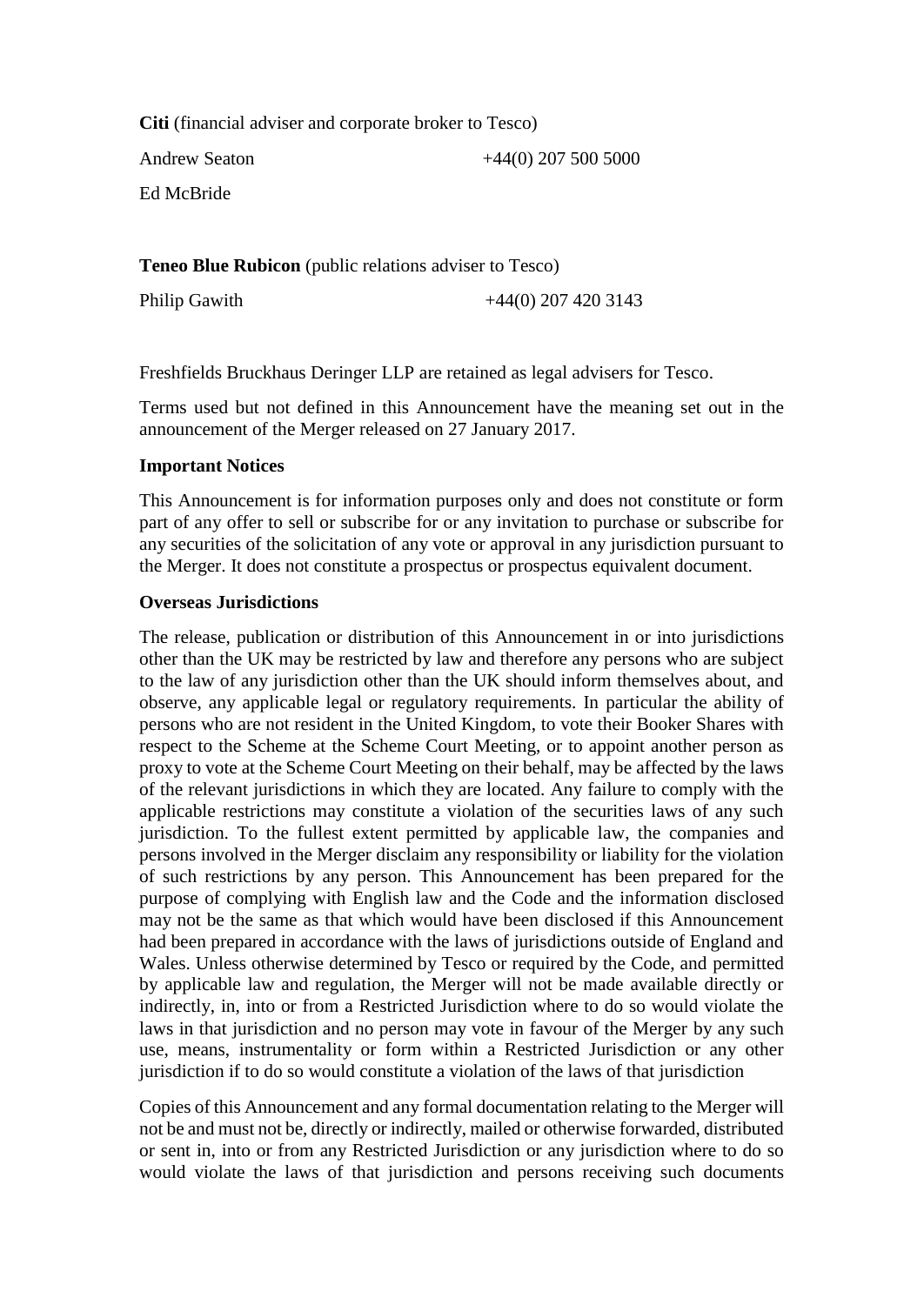(including custodians, nominees and trustees) must not mail or otherwise forward, distribute or send them in or into or from any Restricted Jurisdiction. Doing so may render invalid any related purported vote in respect of the Merger. If the Merger is implemented by way of Offer (unless otherwise permitted by applicable law or regulation), the Offer may not be made, directly or indirectly, in or into or by use of the mails or any other means or instrumentality (including, without limitation, facsimile, email or other electronic transmission, telex or telephone) of interstate or foreign commerce of, or any facility of a national, state or other securities exchange of any Restricted Jurisdiction and the Offer will not be capable of acceptance by any such use, means, instrumentality or facilities or from within any Restricted Jurisdiction.

The availability of New Tesco Shares under the Merger to Booker Shareholders who are not resident in the United Kingdom or the ability of those persons to hold such shares may be affected by the laws or regulatory requirements of the relevant jurisdictions in which they are resident. Persons who are not resident in the United Kingdom should inform themselves of, and observe, any applicable legal or regulatory requirements.

Further details in relation to Overseas Shareholders will be contained in the Scheme Document.

### **Additional Information for US Investors**

The Merger is being made to acquire the securities of an English company by means of a scheme of arrangement provided for under English law. A transaction effected by means of a scheme of arrangement is not subject to the tender offer rules under the US Exchange Act and is exempt from the registration requirements under the US Securities Act. Accordingly, the Scheme will be subject to disclosure requirements and practices applicable in the UK to schemes of arrangement, which are different from the disclosure and other requirements of the US tender offer and securities laws. The financial information included in this Announcement and the Scheme documentation has been or will have been prepared in accordance with International Financial Reporting Standards and thus may not be comparable to financial information of US companies or companies whose financial statements are prepared in accordance with generally accepted accounting principles in the US.

The receipt of consideration pursuant to the Merger by a US holder for the transfer of its Booker Scheme Shares pursuant to the Scheme may be a taxable transaction for United States federal income tax purposes and under applicable United States state and local, as well as foreign and other, tax laws. Each Booker Shareholder is urged to consult his independent professional adviser immediately regarding the tax consequences of the Merger applicable to him.

It may be difficult for US holders of shares to enforce their rights and any claims they may have arising under US federal securities laws in connection with the Merger, since Tesco and Booker are each organised under the laws of a country other than the US, some or all of their officers and directors may be residents of countries other than the US and most of the assets of Tesco and Booker are located outside of the US. US holders may not be able to sue a non-US company or its officers or directors in a non-US court for violations of US securities laws. Further, it may be difficult to compel a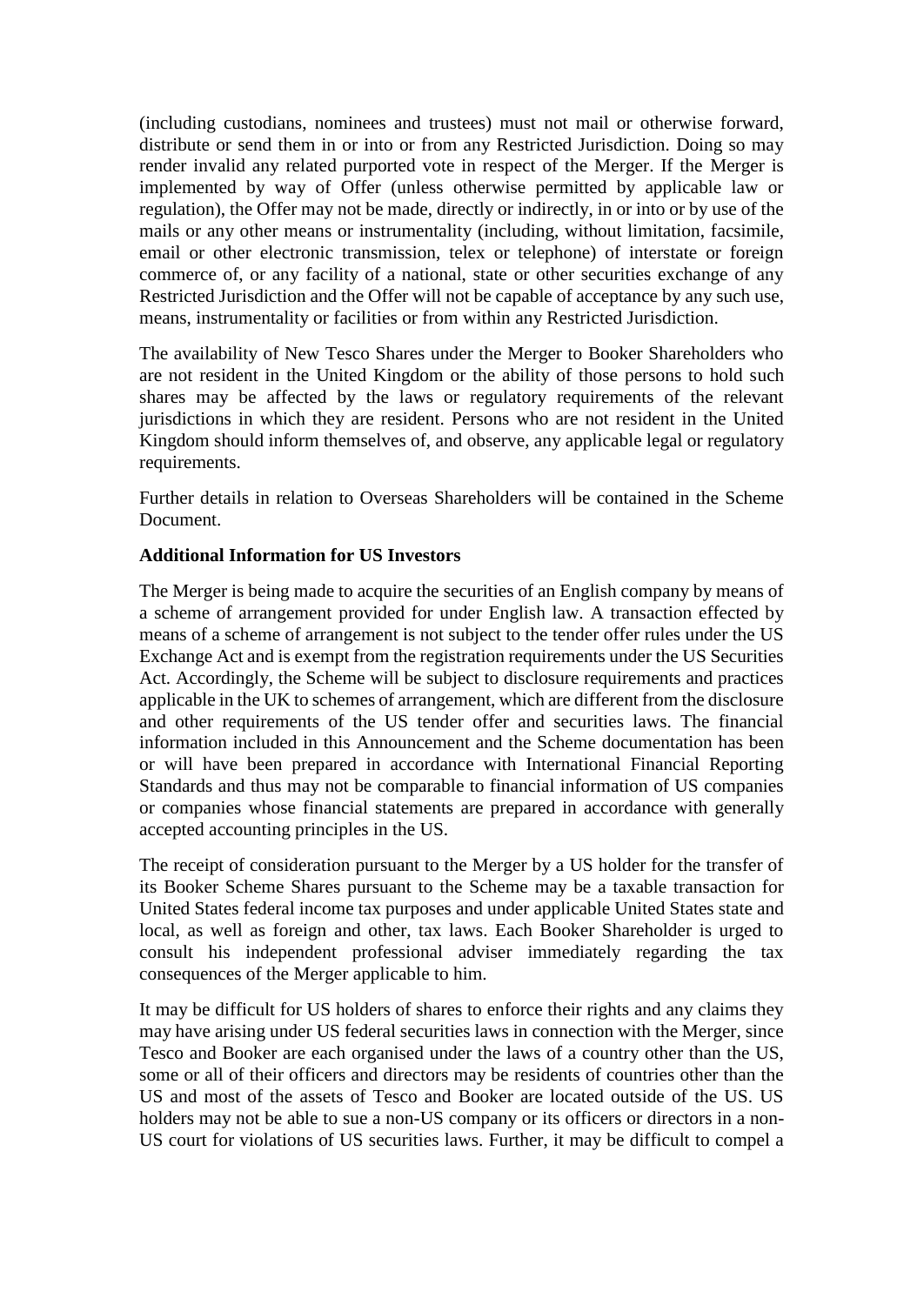non-US company and its affiliates to subject themselves to a US court's jurisdiction or judgement.

The Merger is intended to be carried out under a scheme of arrangement provided for under English company law (which requires the approval of the Booker Scheme Shareholders). If so, it is expected that any Tesco Shares to be issued pursuant to the Scheme to Booker Shareholders would be issued in reliance upon the exemption from the registration requirements of the US Securities Act, provided by Section  $3(a)(10)$ thereof.

Securities issued pursuant to the Scheme will not be registered under any US state securities laws and may only be issued to persons resident in a state pursuant to an exemption from the registration requirements of the securities laws of such state.

For the purpose of qualifying for the exemption provided by Section  $3(a)(10)$  of the US Securities Act, Booker will advise the Court that its sanctioning of the Scheme will be relied on by Tesco as an approval of the Scheme following a hearing on its fairness to Booker Shareholders, at which Court hearing all Booker Shareholders are entitled to attend in person or though counsel to support or oppose the sanctioning of the Scheme and with respect to which notification has been given to all such holders.

The Merger may in certain circumstances instead be carried out by way of a Takeover Offer under English law. If Tesco exercises its right to implement the Merger by way of a Takeover Offer, such Offer will be made in compliance with applicable US tender offer and securities laws and regulations, including the exemptions therefrom.

In accordance with normal UK practice and pursuant to Rule 14e-5(b) of the US Exchange Act, Tesco or its nominees, or its brokers (acting as agents), may from time to time make certain purchases of, or arrangements to purchase, Booker Shares outside of the US, other than pursuant to the Merger, until the date on which the Merger and/or Scheme becomes effective, lapses or is otherwise withdrawn. These purchases may occur either in the open market at prevailing prices or in private transactions at negotiated prices. Any information about such purchases will be disclosed as required in the UK, will be reported to a Regulatory Information Service and will be available on the London Stock Exchange website at www.londonstockexchange.com.

Investors are urged to read any documents related to the Merger filed, furnished or to be filed or furnished with the SEC because they will contain important information regarding the Merger and any related offer of securities Such documents will be available free of charge at the SEC's web site at www sec.gov, Tesco's website at www.tescoplc.com and Booker's website at [www.bookergroup.com/investor-centre.](http://www.bookergroup.com/investor-centre)

# **Important Notices Relating to Financial Advisers**

Greenhill, which is authorised and regulated in the UK by the FCA, is acting exclusively for Tesco and no one else in connection with the Merger and will not be responsible to anyone other than Tesco for providing the protections afforded to clients of Greenhill nor for providing advice in relation to the Merger or any other matters referred to in this Announcement. Neither Greenhill nor any of its affiliates owes or accepts any duty, liability or responsibility whatsoever (whether direct or indirect, whether in contract, tort or, under statute or otherwise) to any person who is not a client of Greenhill in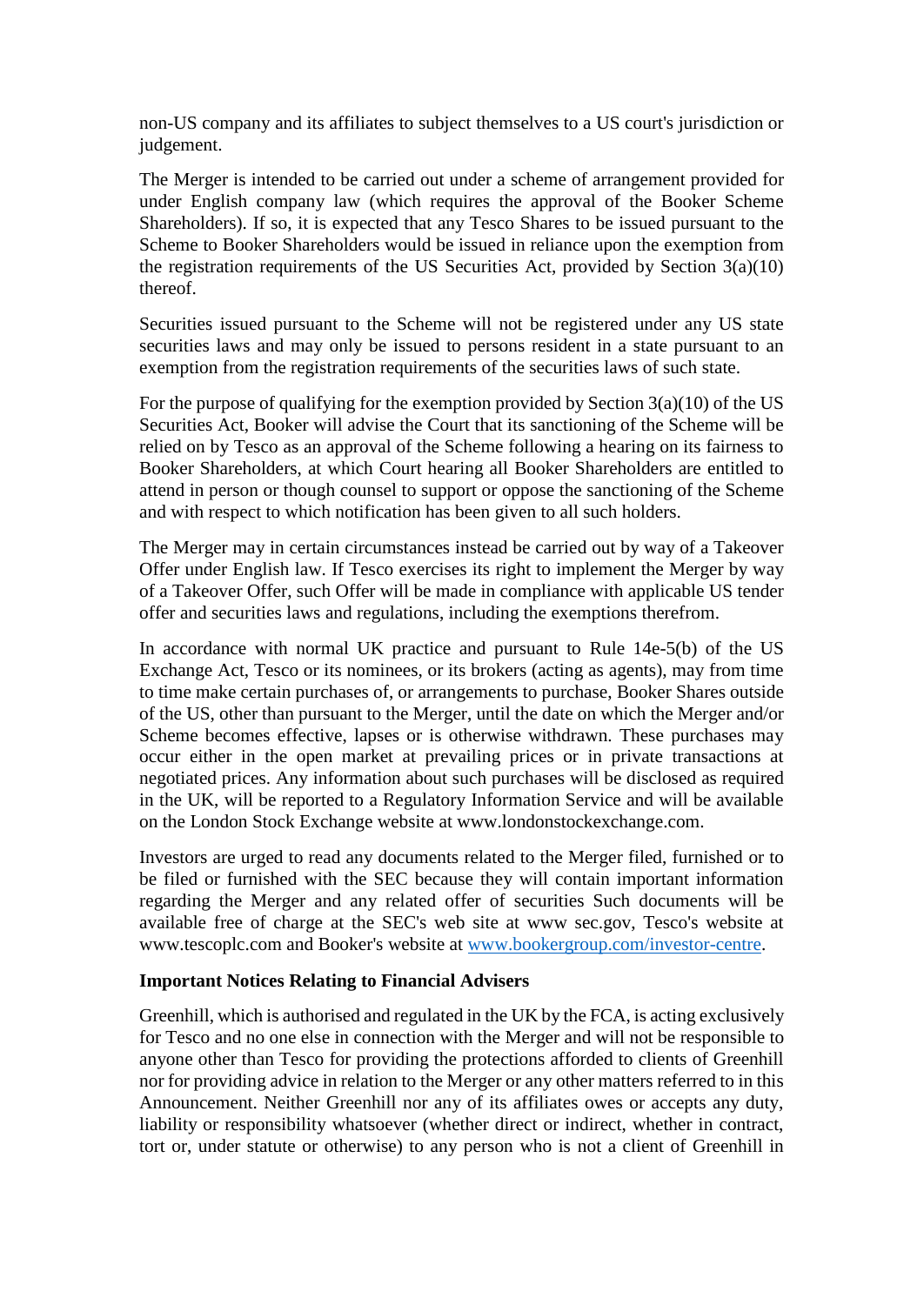connection with this Announcement, any statement contained herein, the Merger or otherwise.

Barclays, which is authorised by the PRA and regulated by the FCA and the PRA in the UK, is acting exclusively for Tesco and no one else in connection with the Merger and will not be responsible to anyone other than Tesco for providing the protections afforded to clients of Barclays nor for providing advice in relation to the Merger or any other matters referred to in this Announcement.

Citi, which is authorised by the PRA and regulated by the PRA and the FCA, is acting exclusively for Tesco and no one else in connection with the Merger and will not be responsible to anyone other than Tesco for providing the protections afforded to its clients for providing advice in relation to the Merger or in relation to the contents of this Announcement or any transaction or any other matters referred to herein.

## **Forward-looking statements**

This Announcement (including information incorporated by reference into this Announcement), oral statements made regarding the Merger, and other information published by Tesco and Booker contain statements which are, or may be deemed to be, "forward-looking statements" with respect to the financial condition, results of operations and businesses of Booker and Tesco and the Booker Group and the Tesco Group, and certain plans and objectives of Booker and Tesco with respect to the Combined Group. All statements other than statements of historical fact are forwardlooking statements. Forward-looking statements are prospective in nature and are not based on historical facts, but rather on current expectations and projections of the management of Tesco and Booker about future events, and are therefore subject to risks and uncertainties which could cause actual results to differ materially from the future results expressed or implied by the forward-looking statements. The forward-looking statements contained in this Announcement include statements relating to the expected effects of the Merger on Tesco and Booker, the expected timing and scope of the Merger and other statements other than historical facts. Often, but not always, forward-looking statements can be identified by the use of forward-looking words such as "plans", "expects", "does not expect", "is expected", "is subject to", "budget", "scheduled", "estimates", "forecasts", "intends", "anticipates", "does not anticipate", "believes", or variations of such words and phrases or statements that certain actions, events or results "may", "could", "should", "would", "might" or "will" be taken, occur or be achieved. Although Tesco and Booker believe that the expectations reflected in such forwardlooking statements are reasonable, Tesco and Booker can give no assurance that such expectations will prove to be correct. By their nature, forward-looking statements involve risk and uncertainty because they relate to events and depend on circumstances that will occur in the future. There are a number of factors that could cause actual results and developments to differ materially from those expressed or implied by such forwardlooking statements. These factors include the satisfaction of the CMA Pre-Condition and the Conditions, as well as additional factors, such as: risks relating to the Tesco Group's credit rating; local and global political and economic conditions including Brexit; the Tesco Group's and the Booker Group's economic model and liquidity risks; financial services risk; the risks associated with each of Tesco's and Booker's brand, reputation and trust; environmental risks; safety, technology, data security and data privacy risks; changes in consumer habits and preferences; legal or regulatory developments and changes; the outcome of any litigation; the impact of any acquisitions